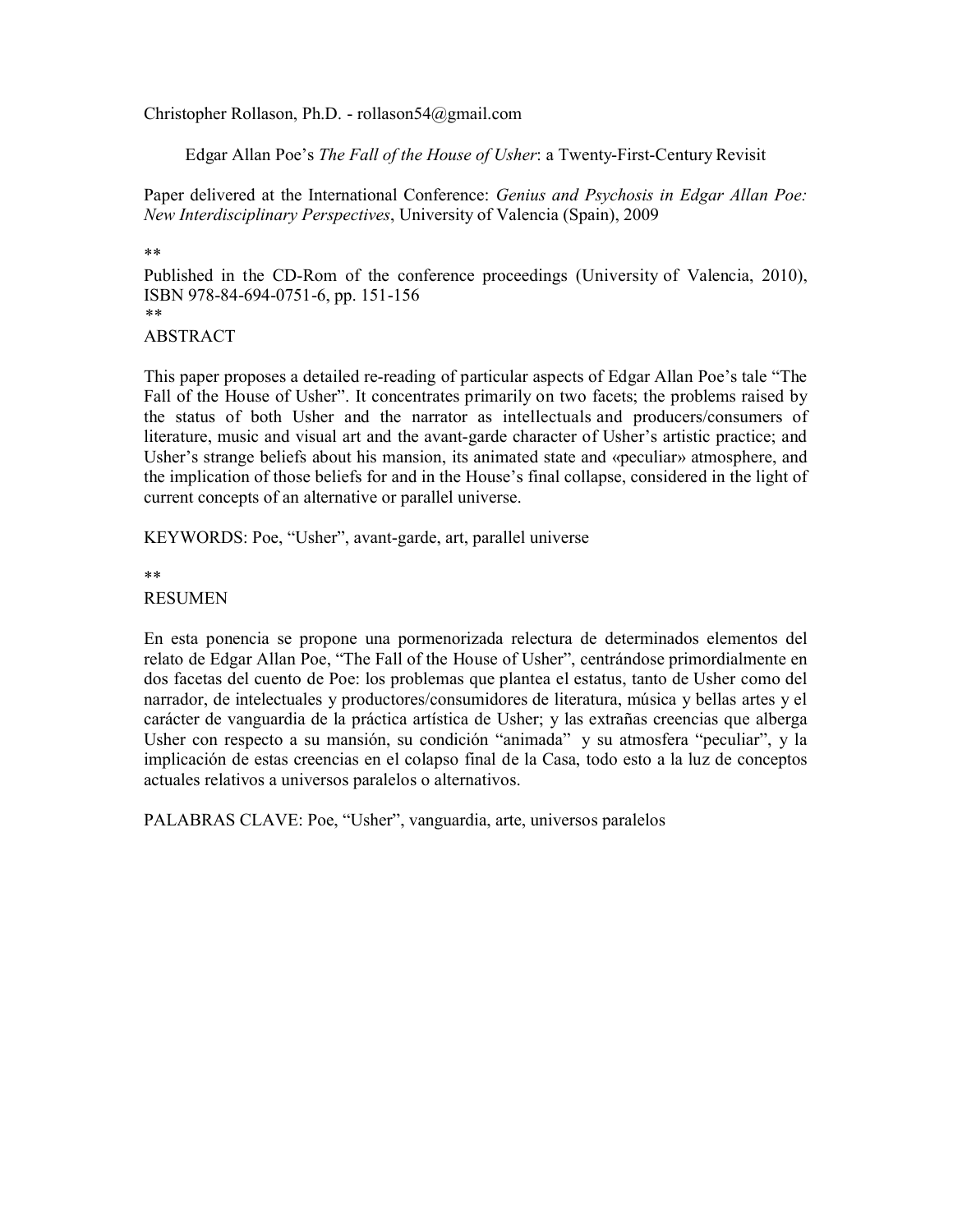#### I. INTRODUCTION

The classical criticism of Edgar Allan Poe's "The Fall of the House of Usher" has privileged three types of reading: the supernatural reading (taking literally such phenomena as vampirism and animation of the inanimate) may be represented by the comments of Thomas Ollive Mabbott (in his Harvard edition of Poe's tales, 1978) or Lyle H. Kendall (1963); the psychological or rational reading, by I.M. Walker (1966) or G.R. Thompson (1973); and the third way of symbolic reading, by texts going as far back as Richard Wilbur in his 1959 lecture 'The House of Poe' (the House as symbolic mind – Wilbur, 1970) or, indeed, D.H. Lawrence in 1924 in *Studies in Classic American Literature* (the tale as allegorising destructiveness in the American soul – Lawrence, 1971). More recently, Poe criticism has laid the ghost of the naive supernatural reading, while continuing to affirm the psychological approach - as evidenced in studies such as those by Benjamin Franklin Fisher, for whom "Usher" exemplifies Poe's status as author of "some of the most sophisticated creations in psychological fiction in the English language" (Fisher, 2002: 78), David Roche, who points up 'the tale's representation of disease' (Roche, 2009: 23), and - this one firmly in the psychoanalytic register - Joseph C. Schöpp, who concludes in favour of "Usher" as "one of Poe's most uncanny pieces" in a strictly Freudian sense (Schöpp, 2006: 51). On a somewhat different tack, Scott Peeples has pointed in a more textualist direction, emphasising not so much *madness* as *madeness* - the status of both House and tale as intricately constructed yet eminently fissile artworks, in a paradoxical, creative-destructive aesthetic universe in which "the fall of the house gives rise to the story" (Peeples, 2002: 188).

What is proposed in this paper is a detailed re-reading of aspects of «Usher» for the twentyfirst century, in the light of the tale's emphasis on avant-garde artistic production and also of the new critical horizons opened up by the Internet age. The paper will concentrate on two elements: the questions raised by the status of both Roderick Usher and the narrator as intellectuals and as producers/consumers of literature, music and visual art; and Usher's strange beliefs about the preternatural nature of his mansion and domain, and the implication of those beliefs in the House's final collapse. A comparative dimension, extending to literature, fine art and music, will also be invoked where relevant.

## II. USHER AS ARTIST

In "Usher", the arts, and their production and consumption, are placed at the centre of an entire segment of the story, namely the account of the first days of the narrator's visit. The Usher family has been known for producing, "through long ages, ... many works of exalted art" (Poe, 1987: 398-99), and Roderick is a worthy continuer of that line. As artist and aesthete, he is a producer and consumer of both literature and music, and a producer of fine art. The narrator shares with Roderick, his boyhood companion, a similar educational and cultural background (both, for instance, have a classical education enabling them to read together in Latin). He is thus able to complement his friend, and accompanies Roderick in his reading, watches him paint and even paints with him, and listens to him perform music. In parallel, the narrator also presents himself to the reader as an expert in all those fields. Together, they pore over the esoteric books in Usher's library, while Roderick also creates literature in the form of poetry, in the "rhymed verbal improvisations" (406) with which he accompanies himself on the guitar. One of these – in reality Poe's own poem "The Haunted Palace", published some months previously – is transcribed for the reader from memory by the narrator, who thus acts as Usher's (posthumous) amanuensis and editor.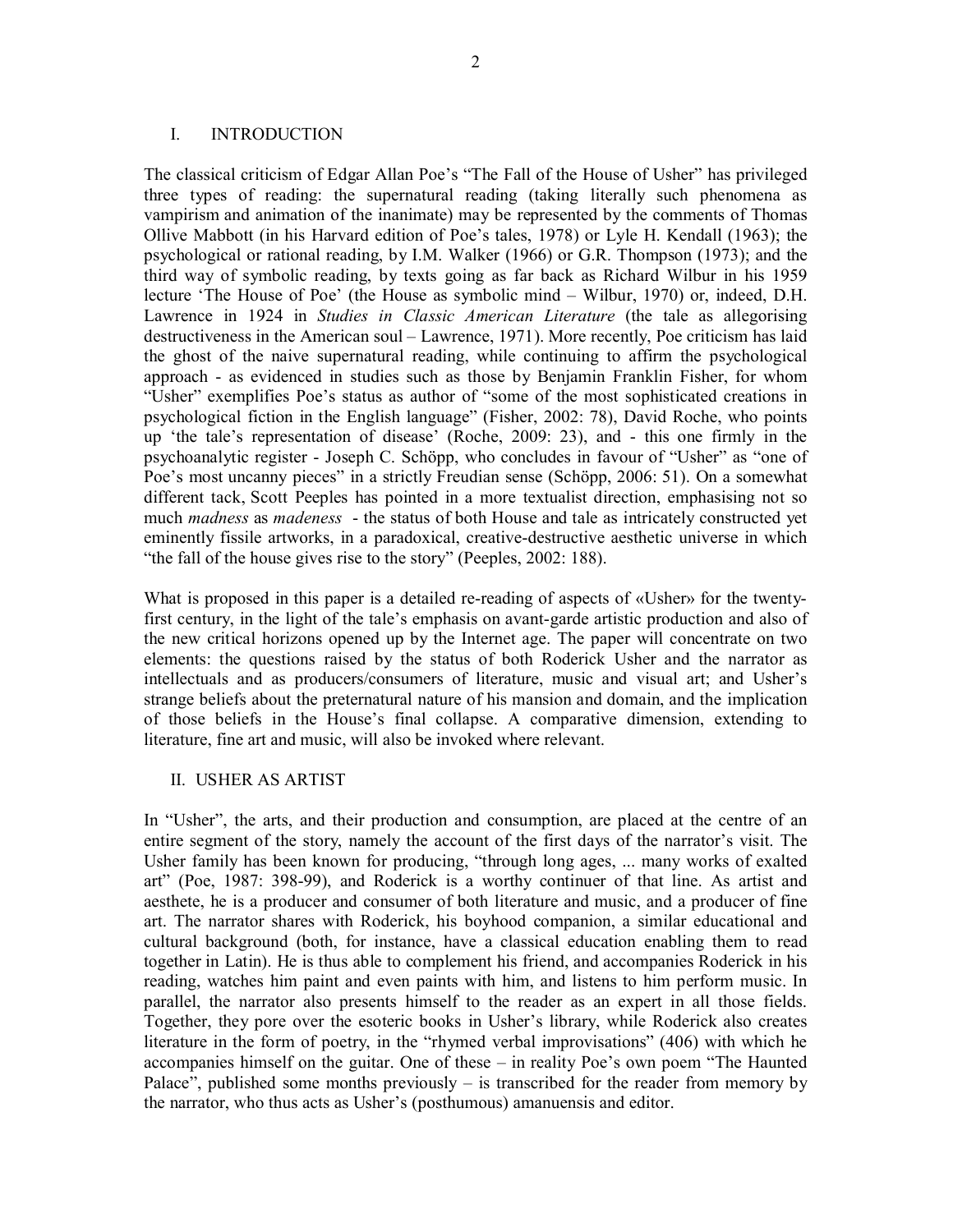It is on Usher's creativity in painting and music that the narrative primarily focuses. Usher's paintings are numerous – one can imagine them forming a whole gallery - and the narrator witnesses several in gestation ("the paintings over which his elaborate fancy brooded, and which grew, touch by touch, into vaguenesses at which I shuddered ...") (405). If Roderick is an artist-at-work, the narrator is his critic, interpreting his friend's canvases as "pure abstractions" and comparing his work favourably to that of a near-contemporary, the Anglo-Swiss Gothic painter Henry Fuseli (1741-1825; cf. Menéndez, 2009). In the world of music,

Usher is variously consumer, interpreter and composer. The "many ... musical instruments ... scattered about" (Poe, 1987: 401) his studio suggest a multi-instrumentalist, though his illness has restricted him to the domain of "stringed instruments" (403); for the narrator, Roderick confines himself further, to the "fantasias" (406) that he performs, some with vocal accompaniment, on one instrument, the guitar ("the wild improvisations of his speaking guitar" - 404). One is "The Haunted Palace"; another consists of Usher's variations on an air from a real work, the "last waltz" (405), a piece attributed by Poe (and other contemporaries) to the German Romantic composer Karl Maria von Weber (1786-1826), but actually, as Mabbott points out (Poe, 1987: 418n), composed by another German, Karl Gottlieb Reissiger (1798-1859). The narrator, spellbound, listens to Usher sing and play "as if in a dream" (404), though his Weber allusion, in its erudition, projects an image of more than a mere listener – of a connoisseur of music, equipped to understand and interpret Usher's compositions.

The imaginary artistic production narrated in the tale is, significantly, linked to extratextual reality. Roderick's books, obscure as most may be, have, as I have shown in detail elsewhere (Rollason, 2009: 14-16), all (with the one exception of *The Mad Trist* by the imaginary Sir Launcelot Canning) been tracked down, by Mabbott and others, as actually existing, while the narrator's invocation of Fuseli and Usher's own appropriation of the "last waltz" connect to actual nineteenth-century artistic movements. Indeed, and beyond this, inside the House of Usher both painting and music take on powerful avant-garde connotations.

Usher's painting activity - in which the narrator, who states that they "painted ... together" (Poe, 1987: 404), is himself complicit – aspires beyond the bounds of the figurative: "If ever a mortal painted an idea, that mortal was Roderick Usher". His friend describes his works as "pure abstractions", feeling able to evoke in words only the semi-figurative painting of the vault, as "partaking not so rigidly of the spirit of abstraction", and resorting to Fuseli as an avowedly inadequate and partial comparison – that artist's "glowing ... reveries" being, by the side of Usher's, "too concrete" (405). Usher is, then, and as critics have noted (Phillips, 1973; Menéndez, 2009), a proto-abstract painter. Usher's elevation of abstract over concrete and transformation of image into idea anticipate the art of the first half of the twentieth century and such movements as cubism, futurism and expressionism. Similarly, his musical performances privilege the experimental, not the comfortable: he continues a family musical tradition that has always prioritised "the intricacies ... of musical science" over its "orthodox and easily recognisable beauties" (Poe, 1987: 399). His variations on the "last waltz" are recalled by the narrator in terms – "a singular perversion and amplification"  $(405)$  – that strongly suggest he does not find them aesthetically gratifying. All in all, Usher as musician – composer, interpreter, performer - is a vanguard artist, ahead of his time and unafraid to break with his day's recognised musical canons. One could easily see his music as anticipating, here too, the early to mid twentieth century and the atonality of Schoenberg and Berg.

There are interesting analogies here with certain characters in the fiction of Poe's contemporary, Balzac (neither knew of the other's work, but the French novelist's more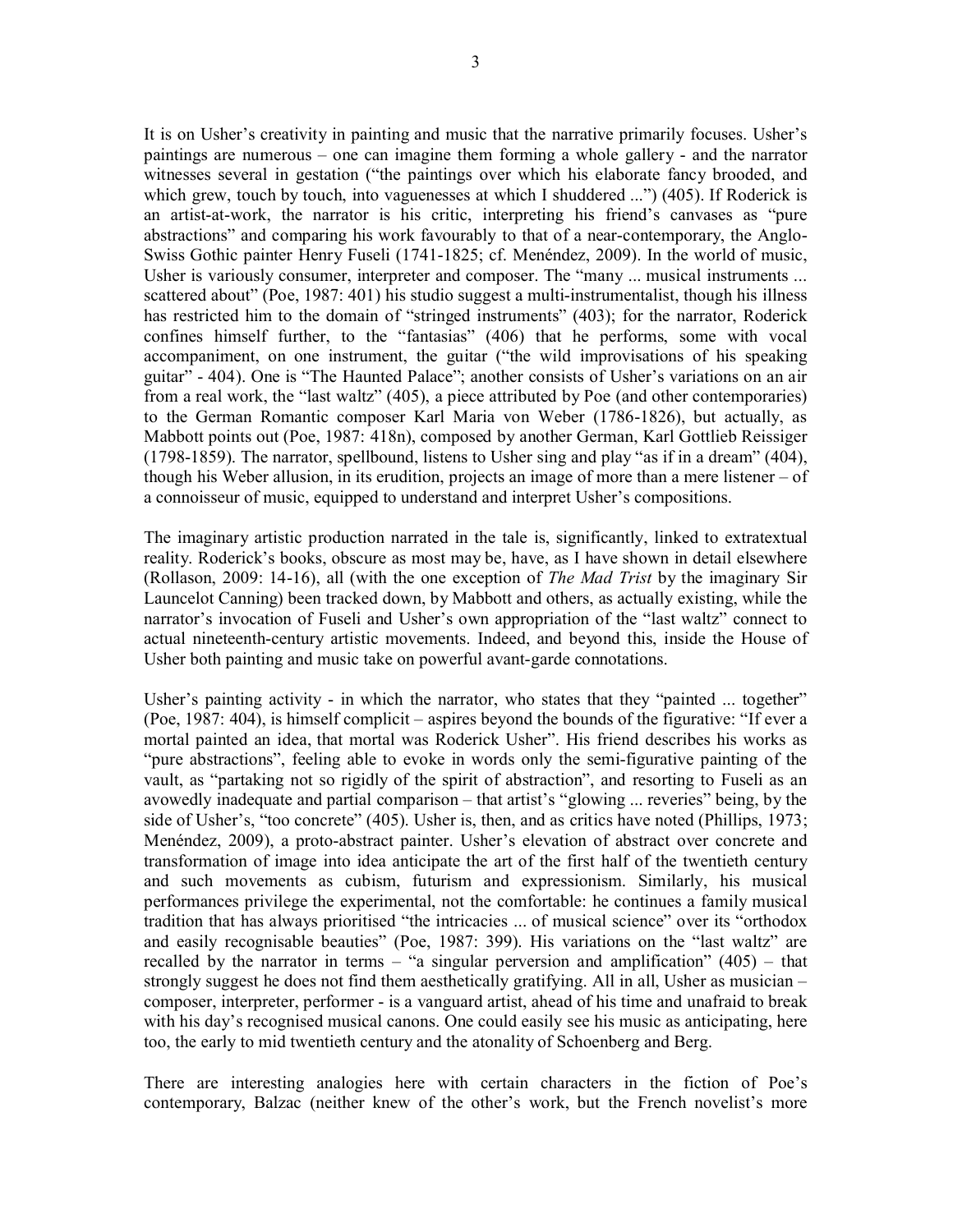speculative writings often throw up significant parallels with the American writer). In Balzac's story "Le chef d'oeuvre inconnu", published in 1832, the painter Frenhofer produces an "unknown masterpiece", a canvas covered in indeterminate forms and strange colour combinations, that, read retrospectively, suggests late Monet, or abstract expressionists such as Kandinsky and cubist colorists like Robert Delaunay (Balzac, 1970a). Complementing that story, "Gambara", from 1837, features a composer-musician whose opera score, when transcribed for piano, is perceived by his entourage as an unlistenable cacophony yet embodies an experimental pushing beyond conventional harmony that might prefigure late Mahler or, again, the Second Viennese School (Balzac, 1970b). These two Balzacian figures surprisingly parallel Poe's Roderick, as representations of the crazed artist ahead of his time, both visionary idealist and victim of delusion. In both Poe and Balzac, too, the artist's avant– garde aspirations fail: Frenhofer ends up burning his paintings, and Gambara's scores are auctioned off and finish their days as fish-wrappings at Les Halles – two artistic debacles echoing the swallowing-up of Usher's musical and artistic patrimony by the tarn.

## III. USHER'S OBLITERATED WORLD

That final obliteration of Usher's intellectual and artistic world is, surely, one of the tale's bleakest aspects, if one rarely invoked by criticism. Books, paintings, instruments, all disappear into the dark waters, along with any manuscripts or scores that Usher may have kept in his studio. Roderick's aesthetic experimentation has no progeny, and the tale could thus be read as negating the avant-garde as a dead end. Nonetheless, this starkness of extinction is in part offset by the intensity with which the narrator *recalls* the aesthetic universe of his friend. He reconstitutes "The Haunted Palace" ("the words of one of these rhapsodies I have easily remembered") (Poe, 1987: 406) as if anthologising Usher; his recollection of the paintings ("vivid as their images now are before me") enables one of them to be "shadowed forth ... in words" (405); and by describing Usher's performances he communicates something of the feel of his music-making. The narrator thus combines substantial skills of artistic appreciation with strong powers of memory and verbal description, to become a kind of trustee of Usher's artistic legacy and part-redeem its physical disappearance. There nonetheless still hangs a large textual question-mark in this tale over the ultimate value and viability, not only of art but of any endeavour whatever of humanity as we know it.

That question-mark may be spotted in the zigzag fissure that runs down the outside of the House. It is a critical commonplace to note that Usher's mansion is itself a carefully constructed artwork that – until its fall - parallels Poe's concept of the well-made tale. Less attention has been paid to the supposed history and manner of the House's construction. The mansion is the creation of Usher's ancestors, and if Roderick is to be believed, they appear to have been aided, like Solomon in some versions of the building of his temple, by a preternatural agency. The domain, too, has been conceived by his forbears, and the Usher property thus combines the two arts of architecture and (as elsewhere in Poe) landscape design. Usher believes that both the vegetable and the mineral components of house and domain - the stones, the fungi that cover them, the trees - are conscious and sentient - a sentience extending even to the element of water in the form of the tarn. This sentience is, Usher believes, possible, at least in the mineral kingdom, only "under certain conditions" – conditions which have been "fulfilled in the method of collocation of the stones – in the order of their arrangement", and reflected in the parallel arrangement of fungi, trees and tarn (408). The language in which the narrator relays Usher's belief – "method", "collocation", "order",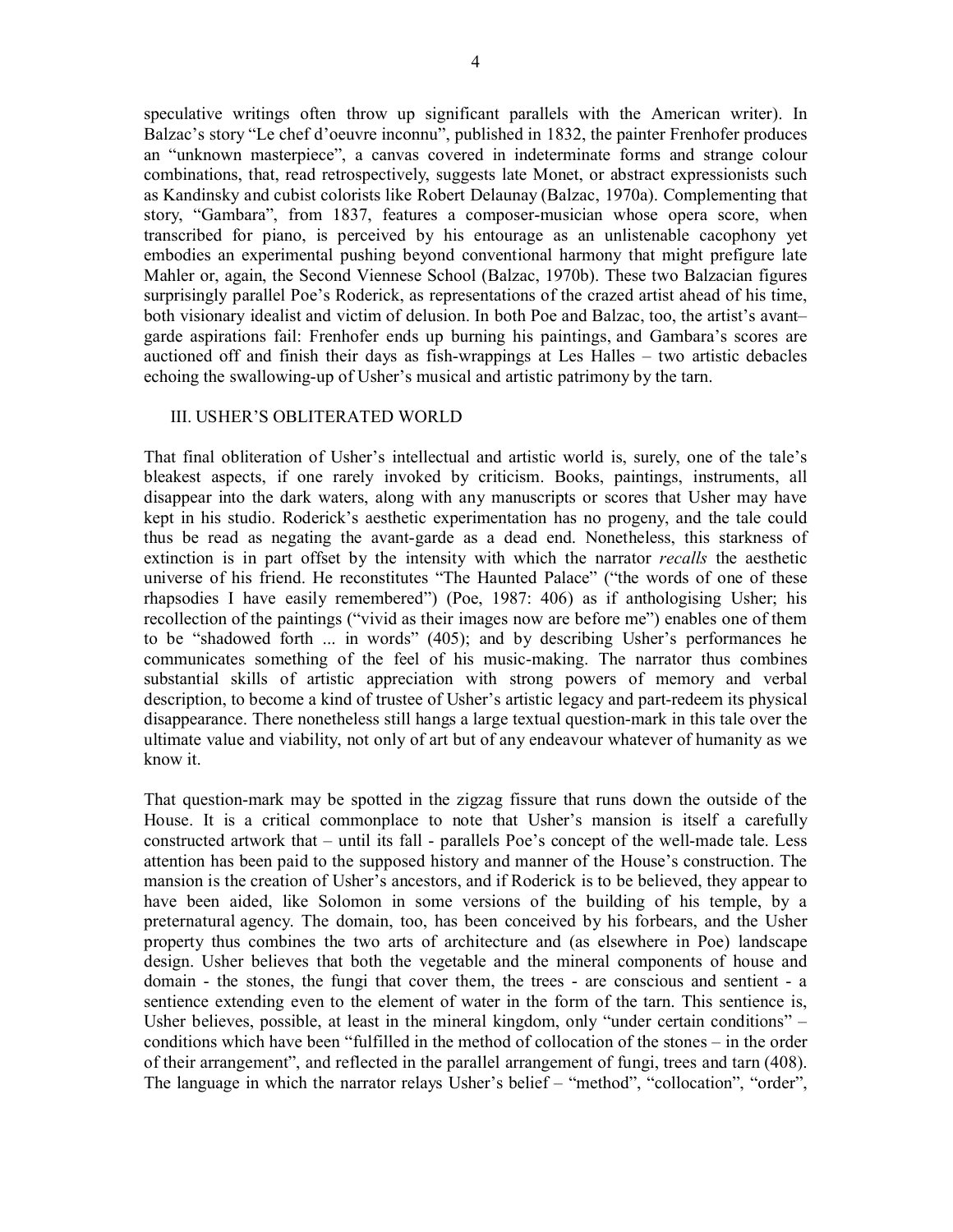"arrangement" – makes of his friend's ancestors conscious creators, if not wizards, who have designed the House as no ordinary mansion but as a magical artwork that is itself animated.

#### IV. CONCLUSION

Usher's belief-system may, of course, be considered as, in the narrator's words, the product of a "disordered fancy" (408); such has been the position of a multitude of psychological readings of the tale, and its organisation shows similarities with the delusional system of Judge Schreber, the deranged German magistrate whose memoirs Freud analysed in 1911 as exemplifying paranoia as an elaborately structured form of mental illness (Freud, 1979; Rollason, 1987: 728-33). Nonetheless and without denying in any way the validity of the psychological reading, I would today sustain that an alternative speculative reading has now become possible.

If Usher's house is (in his belief) animated by spirits, that spirit-world is of a coherence and interrelatedness rivalling or even exceeding that of the human world, exhibiting "method" and "order" (Poe, 1987: 408), and a "perfect adaptation of parts" (400). Usher's ancestors, aided by magical forces, may have generated a more evolved form of consciousness that inhabits realms which Roderick had aspired to but not reached in his avant-garde artistic practice. The animate, conscious House may even be read today, with retrospection, as foreshadowing the Internet as superior intelligence: in an image today obviously pregnant, its fungi hang in ... a "tangled *web-work*" (400; my italics). If Usher, his sister and all of his artworks finally disappear into the lake, their fall may finally represent the verdict of a higher intelligence on a failed humanity – its limitations embodied in the sterility and introversion of the Usher race that has led to the cul-de-sac of Usher's incestuous passion for Madeline and the infertile childlessness of both. The more advanced consciousness no longer needs the humanity that created it, nor does it need its art. House and inhabitants disappear, yet the animate tarn remains, and so do the domain and its sentient trees and sedges; and the narrator survives to tell a tale of fear, of lost artworks and living stones. Here, in the context of the emerging genre of cybercriticism, as applied, for instance, to modern Latin American fantastic literature, we may find "Usher" anticipating fictions such as Adolfo Bioy Casares' prescient novella of 1940, *La Invención de Morel*, in which artificial intelligence and the virtual world prevail over mere human beings (Bioy Casares, 1982). Poe's Gothic narrative presages the twentieth and twenty-first centuries, unforgettably anticipating both the experimentation of avant-garde art and the *web-work* of a higher intelligence. In our time of rapid and unforeseeable advances in information systems, the House of Usher becomes a prefigurement, both challenging and disturbing, of still unexplored areas of our own house of knowledge.